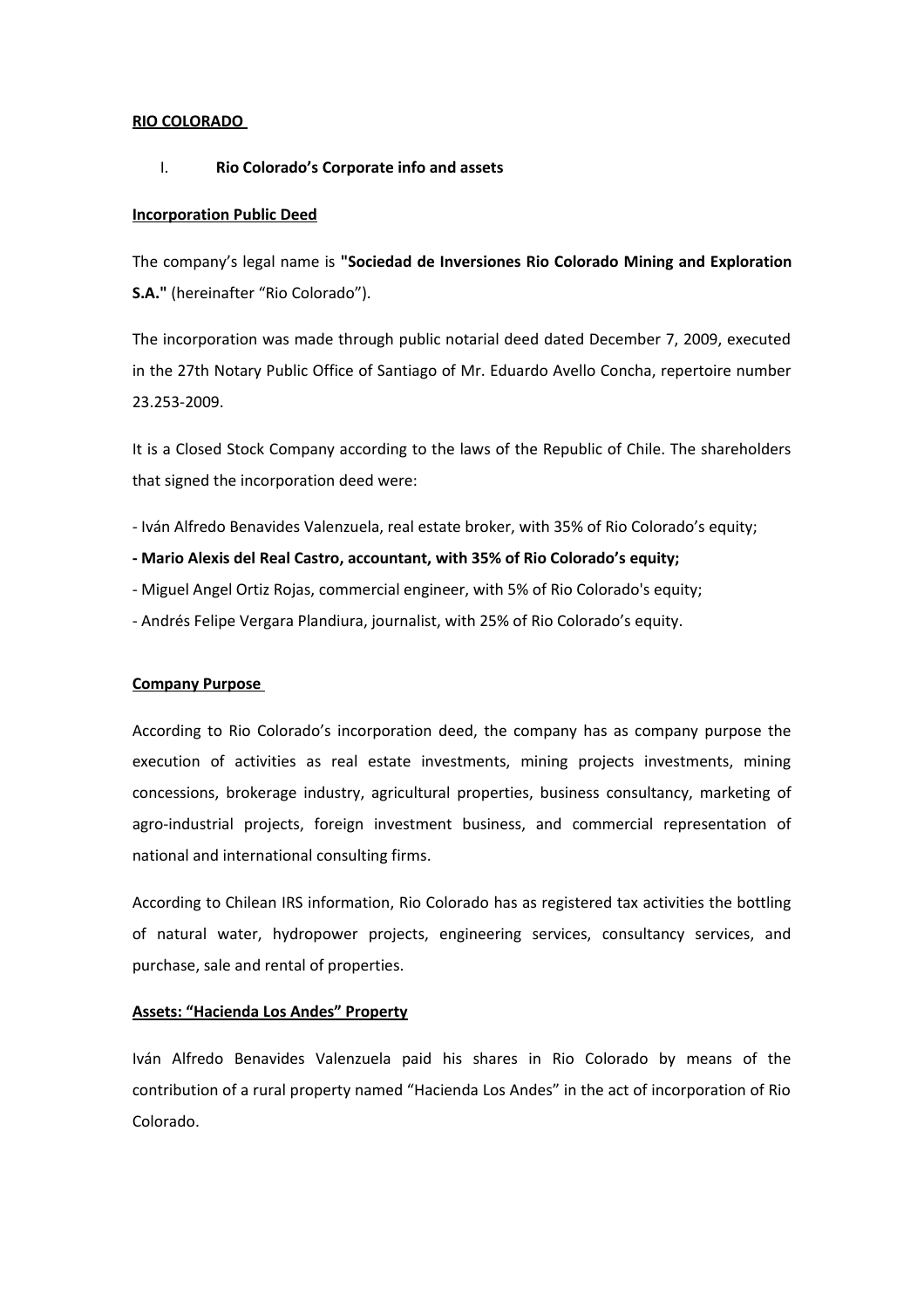Hacienda Los Andes was created as a consequence of the division of a larger property called "Campos de Ahumada". It is located in the San Esteban Municipality, Los Andes Province, V Region, Chile, and has an approximate surface area of 60,000 hectares.

In accordance with information obtained from Mario del Real, Hacienda Los Andes possesses significant water and minerals. There are allegedly 6 lakes, 27 glaciers and streams as well several mining companies currently operating in this property.

The appraisal value assigned to Hacienda Los Andes when it was contributed for incorporating Rio Colorado was CLP \$210,000,000, equivalent to approximately USD \$417,570 at that moment.

## **Current Legal Status of Hacienda Los Andes**

After a review of public records at Real Estate Register ("*Conservador de Bienes Raices*") of Los Andes, Chilean IRS ("*Servicio de Impuestos Internos*") and the Judiciary ("*Poder Judicial*"), we can inform the following:

- The Hacienda Los Andes property belongs to and was registered to the name of "Sociedad de Inversiones Rio Colorado Mining and Exploration S.A" on January 21, 2010.
- The property is affected by 2 rights of way or easements of access ("*servidumbre de tránsito*"), both registered on 2011.
- The property is affected by a lawsuit in the  $2^{nd}$  Civil Court of Los Andes, role number C-586-2011, described below. Because of a judicial order that was issued in such trial, there is a prohibition for the transfer of the property.
- Other than the aforesaid rights of way, the property is not affected by encumbrances, mortgages, prohibitions or injunctions.
- In accordance to the certificate of Chilean IRS, the property has an agricultural purpose and has a property tax valuation of CLP \$124,843,257 (approximately USD \$210,000 at the current USD exchange rate).
- According to Mario del Real, there is a project to sell the water in those lakes to some large mining companies (Angloamerican or Codelco), or to an important water company (Esval). There is also an ancillary project to use the water to power 4-6 MW small hydro plants ("*centrales de pasada"*).

## **"Hacienda Los Andes" lawsuit**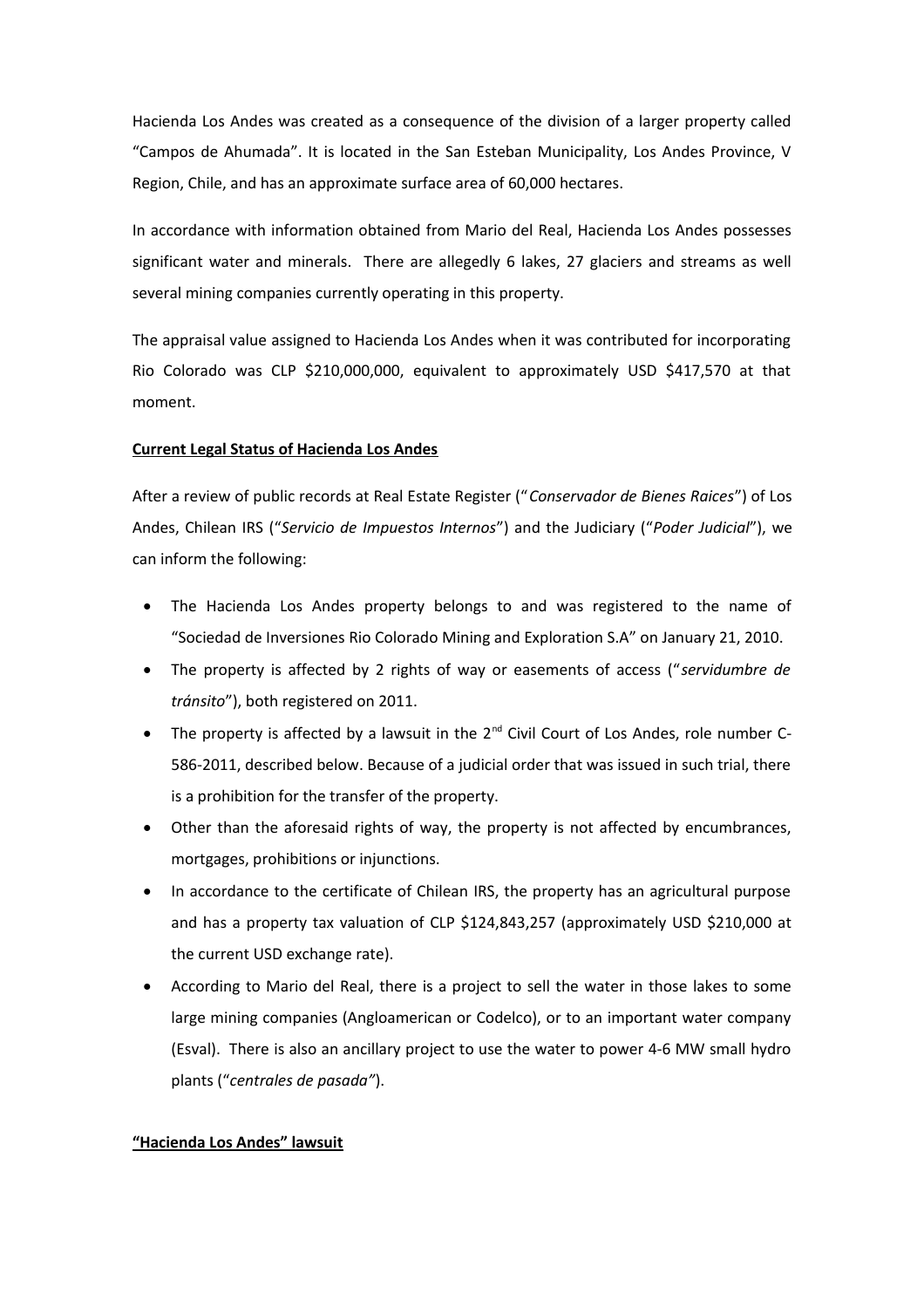According to Court records, there is a pending lawsuit in the  $2<sup>nd</sup>$  Civil Court of Los Andes, case number C-586-2011. A company called Altos El Origan S.A. (legal name "Sociedad Altos El Origan S.A.", hereinafter "Altos el Origan") sued both Rio Colorado and the Real Estate Register of Los Andes.

Altos el Origan requested the Court that it orders the cancellation of the Rio Colorado's property title registration of the Hacienda Los Andes at Real Estate Register of Los Andes.

The Rio Colorado's registration dates from 2009. The property titles date at least to 1917, but were registered in another Real Estate register, that of the city of Quillota.

According to the claimant, there was a superposition on the boundaries of the parties' properties with an overlapping area of 50,000 hectares.

Therefore, the matters discussed in the lawsuit were as follows:

- Registration of Rio Colorado's property title of "Hacienda Los Andes".
- Superposition of property titles of the parties.
- Geographical location of the property matter of trial.
- Liability of Real Estate Register of Los Andes's in Rio Colorado's allegedly wrong title entry registration.

The lawsuit commenced April 28, 2011. As from its start, other interested parties have joined the lawsuit, including a community named "Los Capo de Cano Gallego" that claimed "immemorial rights" of a portion of lands belonging to Altos El Origan.

However, Rio Colorado and Altos El Origan signed a settlement agreement by means of a public notarial deed dated December 4, 2013, in the 27th Notary Public Office of Santiago of Mr. Eduardo Avello Concha, repertoire number 29,001-2013. In this settlement agreement they agreed to put an end to such conflict, renouncing to all claims invoked.

In that deed, the parties also created a contractual joint venture or strategic alliance for the coordinated use of both of their properties (Altos El Origan's property and Hacienda Los Andes) in several businesses such as mining, tourism, energy, agriculture and others activities. The strategic alliance began on December 10, 2013, and would last until 2019.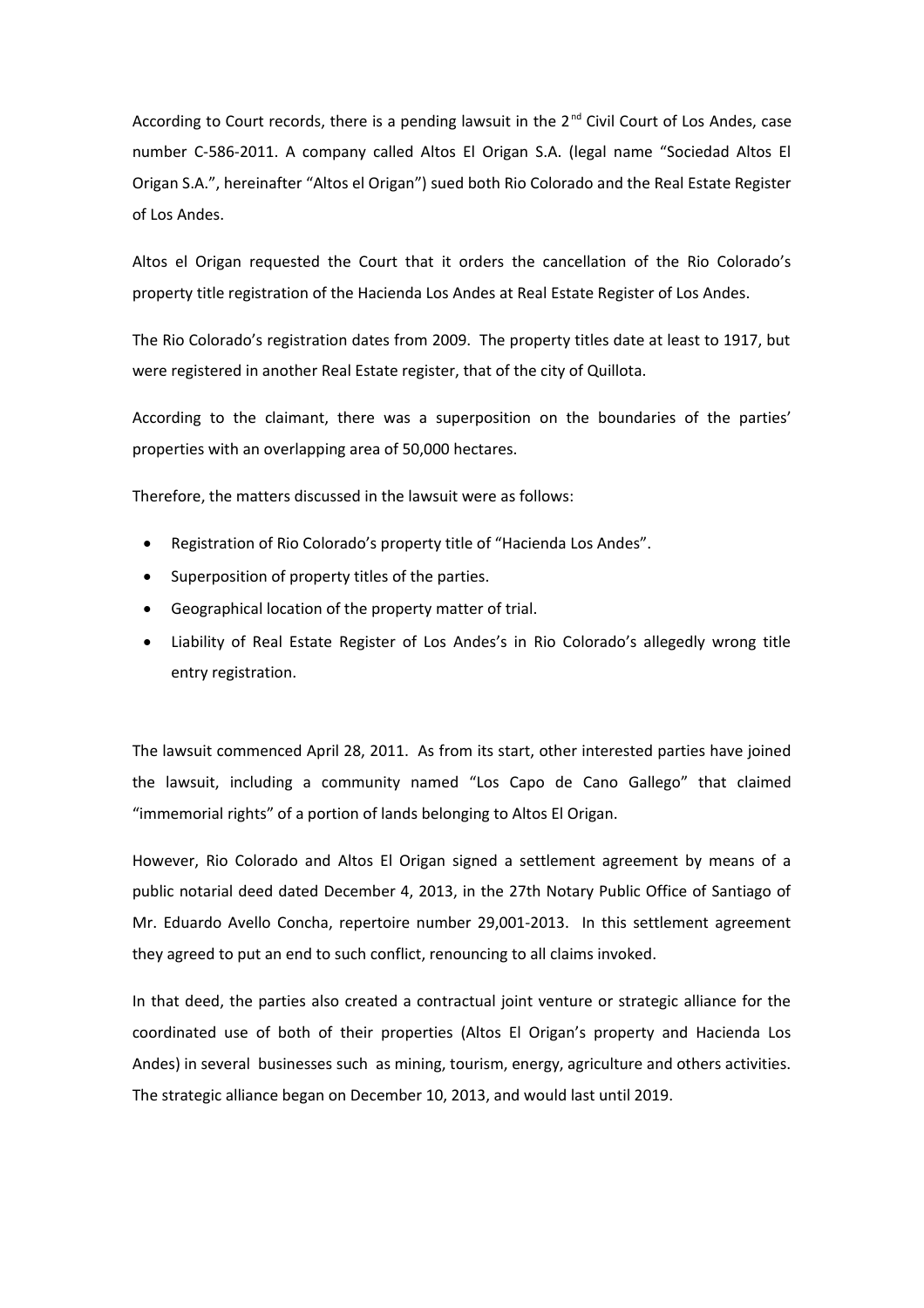There was no separate company incorporated for this purpose, but Rio Colorado and Altos el Origan went so far as establishing a 50/50 profit share scheme and a 50/50 corporate governance structure for the contractual joint venture, led by a board of directors.

The board is composed of two incumbent and two alternate directors. Altos el Origan appointed Mr. Jorge Santiago Leiva Delgado as incumbent and Pedro Carvajal Delgado as alternate, and Rio Colorado appointed Mario del Real Castro as incumbent and Pamela del Real Vergara as alternate.

The settlement was handed to the Court that is handling the lawsuit, but such Court did not terminate the lawsuit as there are other parties involved, most importantly, the Real Estate Register itself.

Recently, on August 19, 2014, the Court issued the final decision of first instance. The Court did not accept the claimant's requests as Hacienda Los Andes Property is in fact located within the Real Estate of Los Andes jurisdiction and moreover it established that there no any superposition of the properties. Therefore, it basically declared that the property titles are correct.

As the matter has been settled by the parties, and the other significant party is not aggravated by the decision, at the present time it seems likely that the decision will stand even if it is appealed.

#### **Mario del Real's Record**<sup>[1](#page-3-0)</sup>

Mr. Mario del Real has participation in 5 companies:

- a) "Sociedad de Inversiones Rio Colorado Mining and Exploration SA", registered on 2009;
- b) "Exxon Corporation S.A", registered on 2014;
- c) "Sociedad de Inversiones Zapalllar Limitada", registered on 2006;
- d) "Sociedad de Inversiones Merced S.A", registered on 2007;
- e) "Bonet, del Real, Díaz Limitada", registered on 2000.

<span id="page-3-0"></span><sup>1</sup> Most of the information of this section was obtained from the report issued by the investigator hired by LOMG.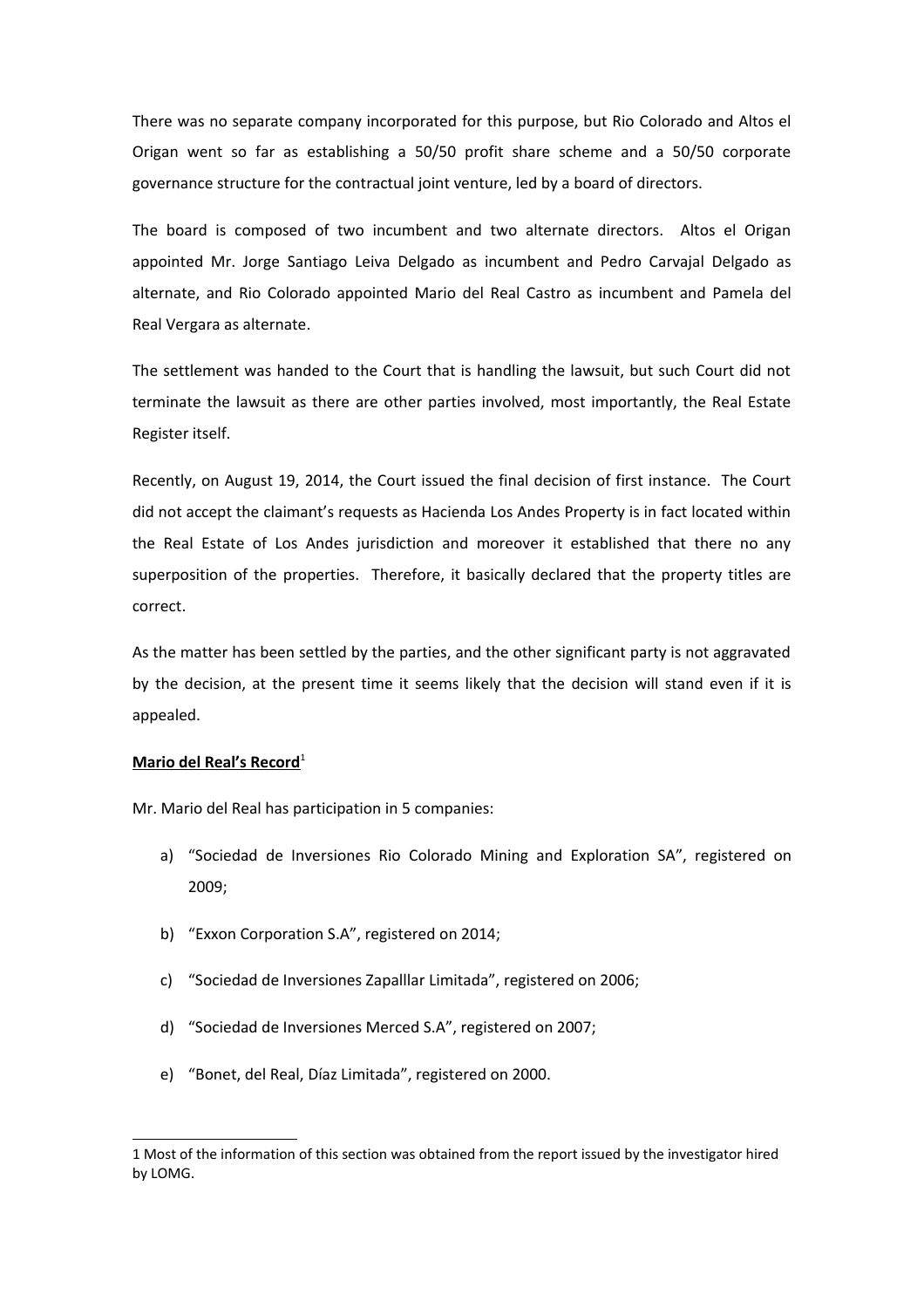Mr. Mario del Real, through the aforesaid companies, carries out activities such as sale of computers, software and supplies; computer consultancy services; legal services; and accounting and auditing services.

Currently, Mr. Mario del Real has not paid the value added tax (VAT) on his activities.

Mr. Mario del Real and his relatives have no criminal records or arrest warrants.

# II. **"Swap" between Mario Del Real and Ken Johnson**

The information contained in this section was obtained from a meeting that Mr. Andres Chirgwin held with Mr. Mario del Real on July 28, 2014, and from two public notarial deeds that we found when investigating this transaction.

# **Rio Colorado/GGC "swap"**

Rio Colorado/GGC "swap" was an operation between Mario del Real and his family on one side, and Ken Johnson on the other.

Ken Johnson represented to Mario del Real that he owned and could therefore convey 50% of the interest in the GGC companies.

In exchange for interest in the GGC companies and payments of certain amounts of money, Mario del Real agreed to assign to KJ 51% interest in Rio Colorado. This was done by means of a public notarial deed of assignment of shares dated April 15, 2014.

Ken Johnson transferred CLP \$155,000,000 to Mario del Real, in partial payment of share payment obligations he undertook in such deed<sup>[2](#page-4-0)</sup>. Some of these funds could also have been transferred to finance the "*Segunda Campaña*", i.e. the current project to exploit Rio Colorado. Ken Johnson allegedly missed a CLP \$112,000,000 payment, and also breached an obligation to deliver bank bonds ("*vales vista*") in partial payment of the price.

Mario del Real did not complete the transfer of the shares to Ken Johnson by reason of the aforesaid breaches.<sup>[3](#page-5-0)</sup>

<span id="page-4-0"></span><sup>2</sup> This info was submitted by Mario del Real, and does not match the schedule of payments of the deed, so the actual payments by K.Johnson to Mario del Real, and the concepts for such payments, are currently unclear.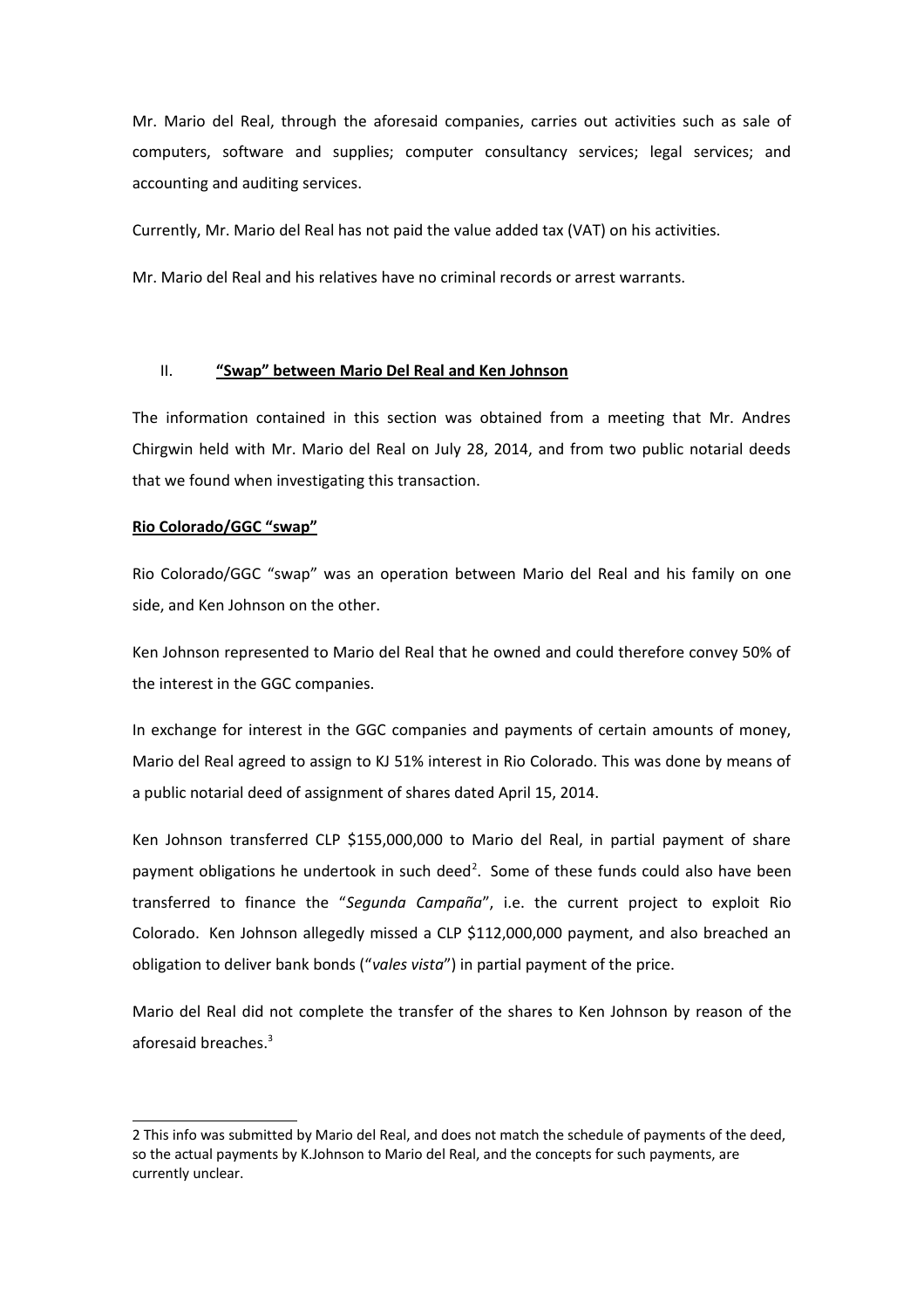The entrance of Mario del Real in the GGC companies took place partially through assignment of shares, and partially through a capital increase in Inmobiliaria Galt's Gulch S.A (IGG). [4](#page-5-1)

Mario del Real sees this is an issue between Ken Johnson and himself, but is aware that the funds that Ken Johnson used belonged to third parties. Ken Johnson's attorneys ("Chile Lawyers") and Mario del Real's attorney (Pedro Cortés) are currently trying to settle the matter.

## **Execution of the "Swap" documents**

Mario del Real mentioned that some of them were drafted by Mr. Juan Francisco Reyes, an attorney that was jointly appointed by Ken Johnson and Mario del Real (but apparently proposed by Mario del Real) to help in the project. Other documents were allegedly directly prepared by the parties in the notary public office without the help of an attorney. Mario del Real was also assisted by his "legal aid" Mr. Diego Chahuán. It is not clear that Ken Johnson had legal representation when negotiating and executing these documents.

Ken Johnson is currently questioning the validity of the documents including his own signature in them. Mario del Real has the position that the documents are valid.

## **Transfer of Inmobiliaria shares agreement** (April 14, 2014)

This first transfer of shares agreement was made through public notarial deed dated April 14, 2014, in the 27th Notary Public Office of Santiago of Mr. Eduardo Avello Concha, repertoire number 9.142-2014. Mr. Kenneth Johnson acted as seller and Mr. Mario del Real Castro, Mrs. Pamela del Real Vergara and Mr. Alexander Michael Felipe del Real Vergara acted as purchasers.

The agreement states that Mr. Ken Johnson owned 8,000 shares of Inmobiliaria Galt's Gulch SA ("Inmobiliaria")<sup>[5](#page-5-2)</sup>. These shares account for 80% of Inmobiliaria's capital stock.

<span id="page-5-0"></span><sup>3</sup> There is indeed a provision in the deed that seems to allows this (Clause Six), notwithstanding that there is a public policy rule that prohibits the conditioning of the transfer of property to the payment of the price.

<span id="page-5-1"></span><sup>4</sup> The April 15 deed included, as part of the payment for the 51% interest in Rio Colorado, the assignment of 350,000 new shares of Inmobiliaria, which were yet to be issued at such point in time. This specific part of the operation is unclear (was K.Jonhson to acquire such 350,000 shares and then transfer them to Mario del Real? In other deeds Inmobiliaria itself appears as seller of some shares to the del Real family, something that goes against Chilean company law).

<span id="page-5-2"></span><sup>5</sup> Through deed dated March 6, 2014, Ken Johnson had already transferred 2,000 shares to the del Real family, 1,000 shares to Mario del Real and 1,000 shares to Pamela del Real.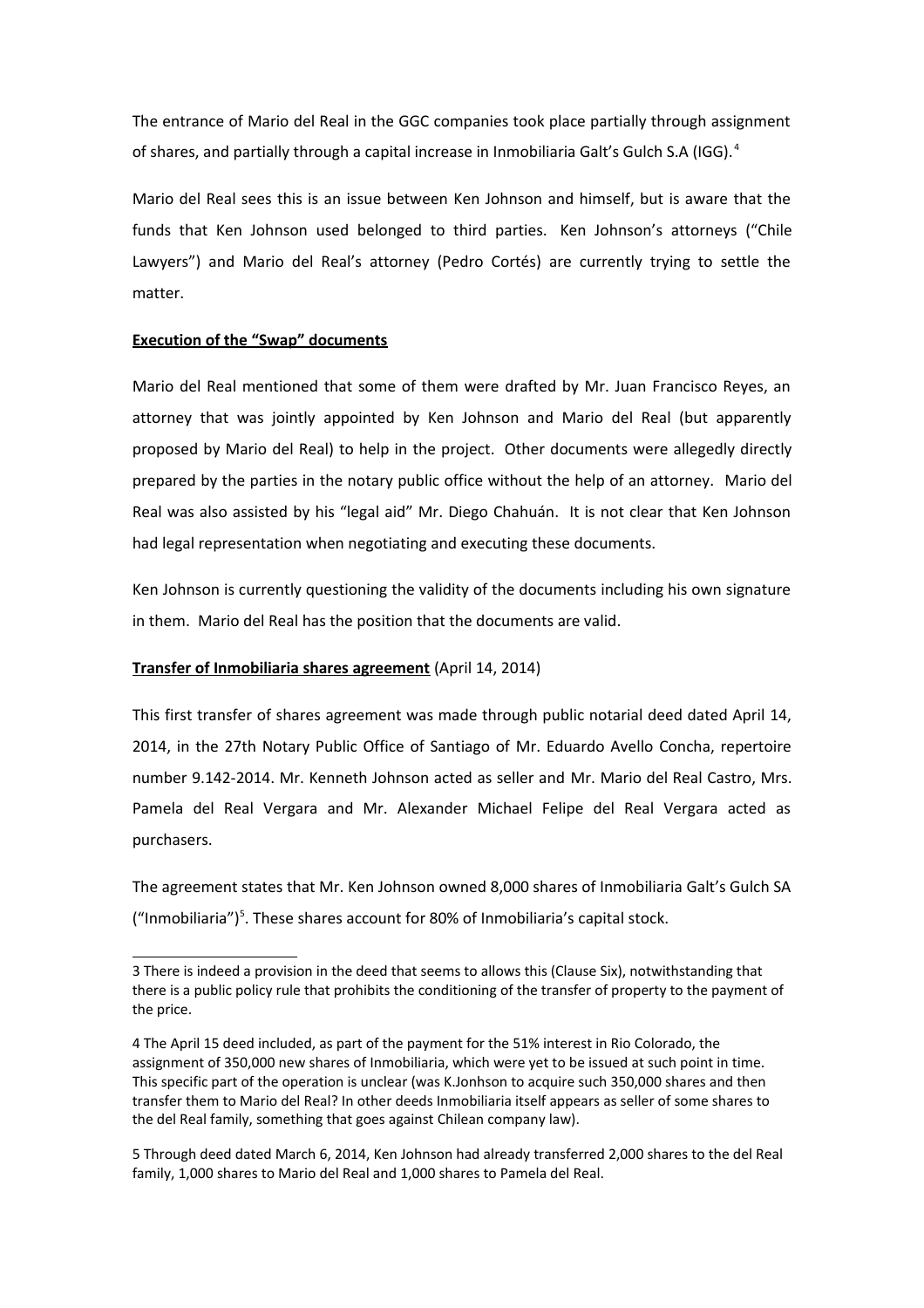The purpose of this deed is the transfer of 3,000 shares of Inmobiliaria to Mario del Real Castro (1,000 shares), Pamela del Real Vergara (1,000 shares) and Alexander Michael del Real Vergara (1,000 shares).

The transfer of shares price was CLP \$3,000,000 equivalent to USD\$ 5,475 at that moment. The transfer of shares deed acknowledges that the price was paid at the time of the sale. We have no proof of such payment, this should be reviewed.

## **Transfer of Rio Colorado shares agreement** (April 15, 2014)

This second transfer of shares agreement was made through public notarial deed dated April 15, 2014, in the 27th Notary Public Office of Santiago of Mr. Eduardo Avello Concha, repertoire number 9.275-2014. Mr. Mario del Real Castroacted as seller and Mr. Kenneth Johnson acted as purchaser.

The agreement states that Mr. Mario del Real owned 70,000 shares of "Sociedad de Inversiones Rio Colorado Mining and Exploration SA" ("Rio Colorado"). These shares account for 70% of Rio Colorado's capital stock<sup>[6](#page-6-0)</sup>.

The purpose of this deed is the transfer 51,000 shares of Rio Colorado to Mr. Ken Johnson.

The transfer of shares price was CLP \$1,067,000,000 equivalent to USD\$ 1,943,533 at that moment<sup>[7](#page-6-1)</sup>. The fourth clause stipulated the price payment schedule, which follows:

- 1) CLP \$25,000,000 equivalent to USD \$ 45,535 was allegedly paid in cash at that moment;
- 2) CLP \$100,000,000 equivalent to USD \$ 182,149 was allegedly paid with a bank bond ("vale vista") of Banco de Chile dated February 10, 2014;
- 3) CLP \$62,000,000 equivalent to USD \$131,147 was allegedly paid with a bank bond of Banco de Chile dated March 10, 2014;
- 4) CLP \$ 880,000,000 would be paid as follows:

<span id="page-6-0"></span><sup>6</sup> In order to determine if this is accurate, the stock ledger of Rio Colorado should be examined.

<span id="page-6-1"></span><sup>7</sup> CLP was converted into USD according the exchange rate of April 15, 2014.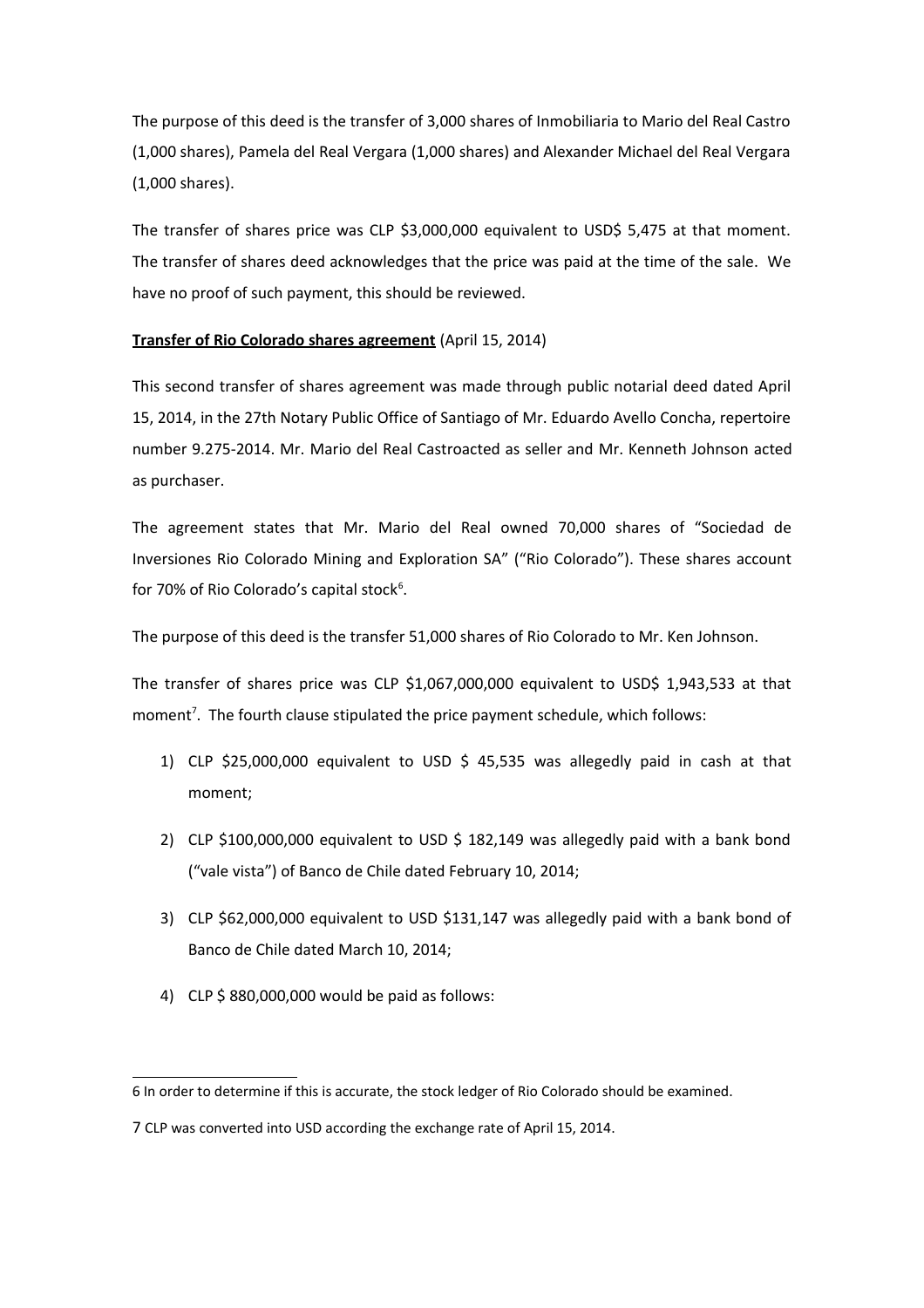4.1) 5,000 shares of Inmobiliaria that are equivalent to CLP \$5,000,000;

4.2) 350,000,000 shares of Inmobiliaria equivalent to CLP \$385,000,000, to be issued as result of a future capital increase in Inmobiliaria;

4.3) CLP \$ 77,000,000 equivalent to USD \$ 140,255, to be paid on June 15, 2014;

4.4) CLP \$ 112,000,000 equivalent to USD \$ 204,007, to be paid on August 15, 2014;

- 4.5) CLP \$ 112,000,000 equivalent to USD \$ 204,007, to be paid on October 15, 2014;
- 4.6) CLP \$ 112,000,000 equivalent to USD \$ 204,007, to be paid on December 15, 2014;

4.7) CLP \$ 112,000,000 equivalent to USD \$ 204,007, to be paid on February 15, 2015

In case of any breach, the purchaser must pay USD \$20,000 as penalty, per each event.

Moreover, in case of breach by the purchaser of its obligation to pay the price balance of CLP \$880,000,000, "provided that there is a three months delay, and that such delay is not justified in writing", as well as "in case payment is completely stopped", the purchase operation is to be rescinded by the parties and the registration of the share transfer in the stock ledger would be rendered ineffective<sup>[8](#page-7-0)</sup>.

## III. **Conclusions**

- Rio Colorado is a real company and holds valuable property. Therefore, the Rio Colorado swap should not be considered as a total scam or fraud.
- The terms of the swap operation seem very one-sided in favor of Mario del Real. It is unclear that Ken Johnson had competent legal representation regarding the negotiation and execution of the swap documents.
- The swap operation has numerous legal issues and should be undone if the GGC project is to still take place. It seems very unadvisable to try to fix the operation or use the

<span id="page-7-0"></span><sup>8</sup> This provision contradicts the other clause that conditions the registration of the Rio Colorado shares to the puchaser's name until the price balance is paid. The penalty clause contains other unusual provisions that do not comply with common Chilean legal practice and are difficult or may prove impossible to implement.